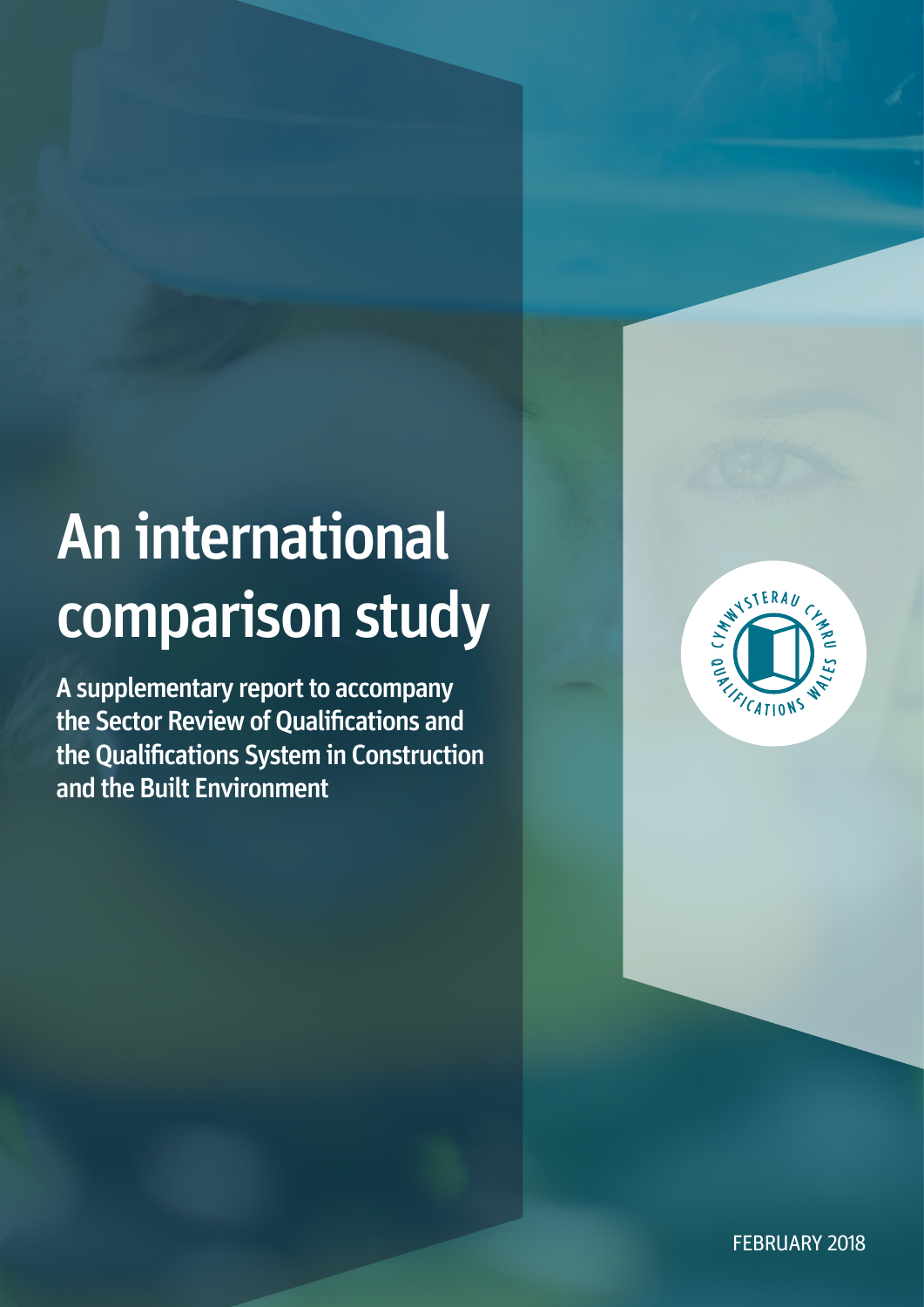# **Contents**

| <b>Introduction</b> |                                                                  | 3              |
|---------------------|------------------------------------------------------------------|----------------|
|                     | <b>Summary of findings</b>                                       |                |
| 1. Germany          |                                                                  | 4              |
| 1.1                 | General features of the education and qualifications system      | 4              |
| 1.2                 | Qualification description: Carpentry and Joinery                 | 5              |
| 1.2.1               | Assessment of Carpentry and Joinery qualifications               | 5              |
| 1.3                 | <b>Qualification description: Plumbing and Domestic Heating</b>  | 6              |
| 1.3.1               | Assessment of Plumbing and Domestic Heating qualifications       | 6              |
|                     | 2. Australia                                                     | 7              |
| 2.1                 | General features of the education and qualifications system      | $\overline{7}$ |
| 2.2                 | Qualification description: Carpentry and Joinery                 | 8              |
| 2.3                 | <b>Qualification description: Plumbing and Domestic Heating</b>  | 9              |
| 2.4                 | <b>Assessment Methodologies</b>                                  | 10             |
|                     | <b>3. Canada: Province of Alberta</b>                            | 11             |
| 3.1                 | General features of the education and qualifications system      | 11             |
| 3.2                 | Qualification description: Carpentry and Joinery                 | 12             |
| 3.2.1               | Assessment of Carpentry and Joinery qualifications               | 13             |
| 3.4                 | <b>Qualification description: Plumbing and Domestic Heating</b>  | 14             |
|                     | 3.4.1 Assessment of qualifications in Plumbing and Heating       | 15             |
|                     | 4. New Zealand                                                   | 16             |
| 4.1                 | General features of the education and qualifications system      | 16             |
| 4.2                 | Qualifications description: Carpentry and Joinery                | 17             |
| 4.3                 | Assessment of qualifications in Carpentry and Joinery            | 18             |
| 4.4                 | <b>Qualifications description: Plumbing and Domestic Heating</b> | 18             |
| 4.5                 | Assessment of qualifications in Plumbing and Domestic Heating    | 19             |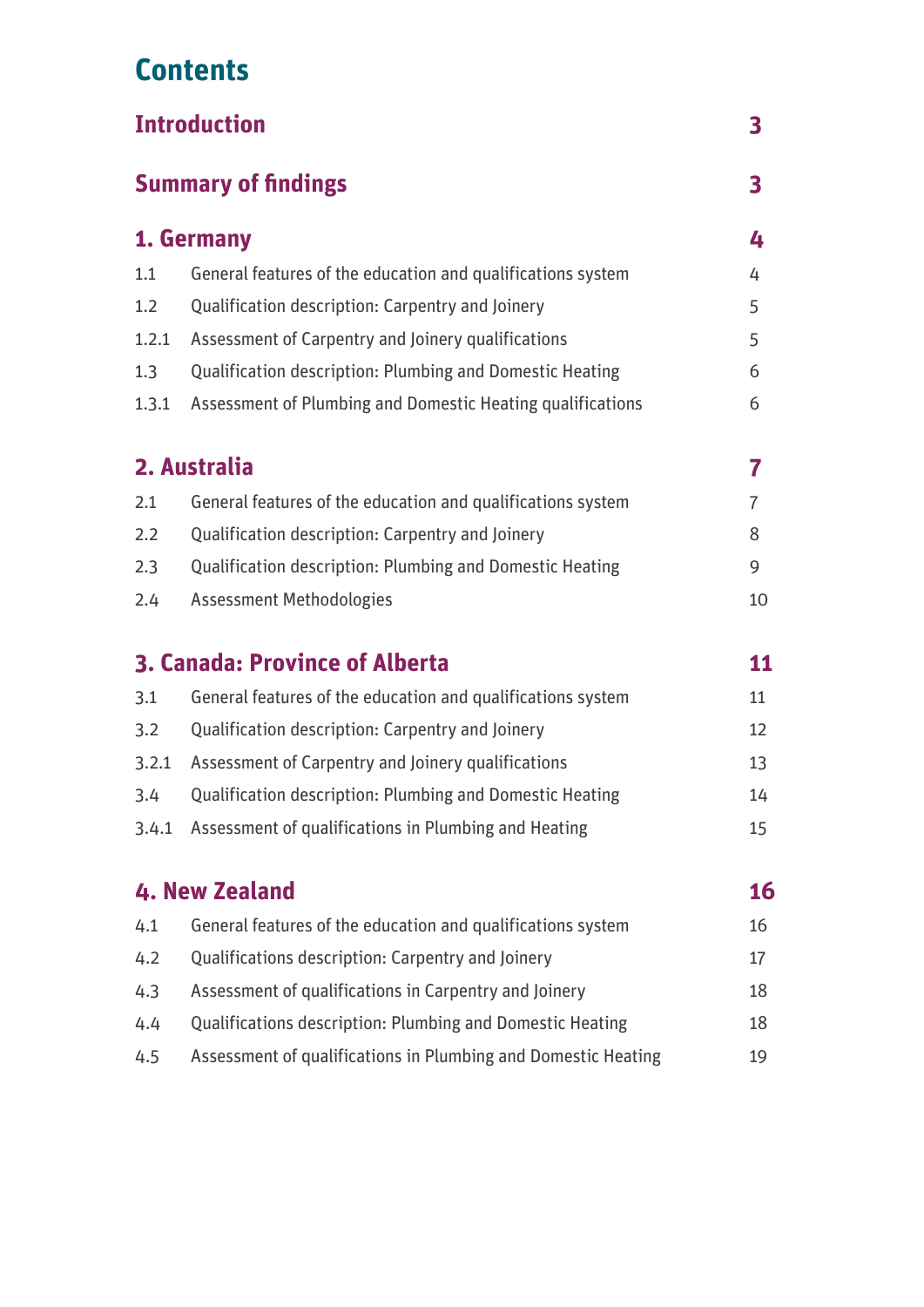## **Introduction**

As part of the Sector Review of qualifications in the Construction and the Built Environment, we have conducted a small scale international comparison. We have used a case study approach to review the routes offered in different countries to qualifications in carpentry and joinery and plumbing and domestic heating. The review included online research of publicly available material on the qualifications and the education systems as well as email exchanges with experts from qualification regulators and similar bodies in the four countries. The countries reviewed are Germany<sup>1</sup>, Australia, Canada (Province of Alberta) and New Zealand.

The rationale for the selection of countries was based on similarities and suspected comparability of the qualifications systems in Australia and New Zealand with the system in the UK (qualification level approach), the good reputation of the vocational education system in Germany and the aim to include an additional example from a different English speaking country to add variety to the sample. In addition, the selection was based on availability of information in online sources.

The rationale for the selection of qualifications/trades for the case studies was based on the high uptake of qualifications in these trades by learners in Wales. The qualifications reviewed in each country have been chosen to represent a level that allows a learner to enter into the workforce upon completion of the qualification.

# **Summary of findings**

The routes to achieving comparable qualifications to become a carpenter or plumber in Germany, Canada and New Zealand are similar and follow an apprenticeship model including technical or theoretical school based training. In Australia, these qualifications can be achieved through registered training organisations as well as work-based learning/apprenticeships.

Apprenticeships in Canada and New Zealand are designed to last four years, in Germany they typically last three to three and a half years.

In Canada and Germany, both employers and employees are involved in the development of qualifications and assessments, while recent reforms in Australia aim particularly at improving employer involvement in the development of qualifications.

Assessment methodologies differ between the countries and range from multiple choice tests to written exams and practical assessments, either in a simulated environment of through visits to the work place.

Carpentry qualifications in the countries reviewed appear to cover very similar areas of competency. In plumbing and domestic heating, there is much similarity in curricula, but several countries offer specialisations in water, sanitary, gas, or, in the case of Germany, in renewable energy and environmental technology.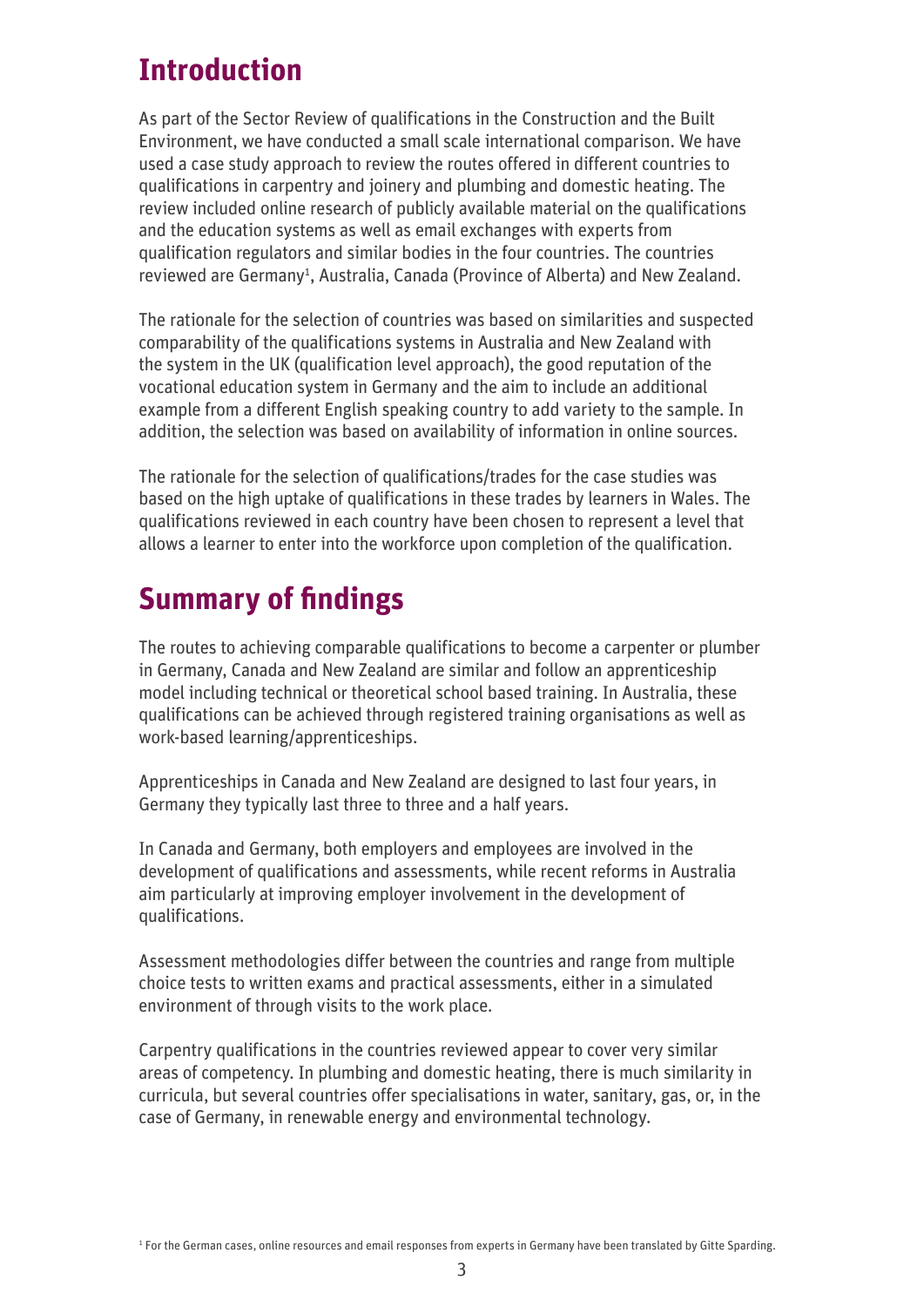### **1. Germany**

- Vocational qualifications are based on occupations and are largely taught and assessed through apprenticeships.
- Carpentry is based on three-year apprenticeship.
- Assessment is both theoretical (written) and practical, which takes place at the end of year two and three. Practical exams may be based on the construction of a roof structure or staircase; written exam includes subject economic and social studies.

#### **1.1 General features of the education and qualifications system**

General secondary education policy in Germany is devolved to the federal states. National co-ordination takes place between the states to ensure and enhance comparability between general qualifications. General qualifications are awarded by schools. The state's ministries of education are responsible for the regulation of schools. In many states this task is delegated to regional or local authorities. In most states, centralised final exams take place at the end of either 9/10 or 12/13 years and form part of the final grade on the school leaving certificate.

Vocational education policy is coordinated at the federal level with framework curricula being set for 328 officially recognised occupations<sup>2</sup> (constituting a qualification) by the federal ministries. The majority of vocational education takes place in the so-called "dual system" consisting of work-based learning in the form of apprenticeships within a company supported by school-based learning in vocational schools run by the federal states. Regional chambers of crafts and trade are responsible for the regulation of qualifications and award of certificates.

Learners are assessed by examination panels which are created for each occupation in the relevant chamber district and consist of representatives of employers and employees as well as teachers from vocational schools. These examination panels are appointed by the state government and function as independent examiners. In general, it is the responsibility of the examination panel to design the assessments for their occupation. While all assessments have to cover a specific curriculum, the content of exam papers may therefore vary between chamber districts. However, in many occupations, there are uniform exams which are developed by organisations commissioned for this purpose by the relevant chambers. These assessments are developed and quality assured by panels of voluntary experts within each occupation (these may be members of existing examination panels), again including representative from employers, employees and vocational schools. The organisation is responsible for distributing exam papers across Germany each year.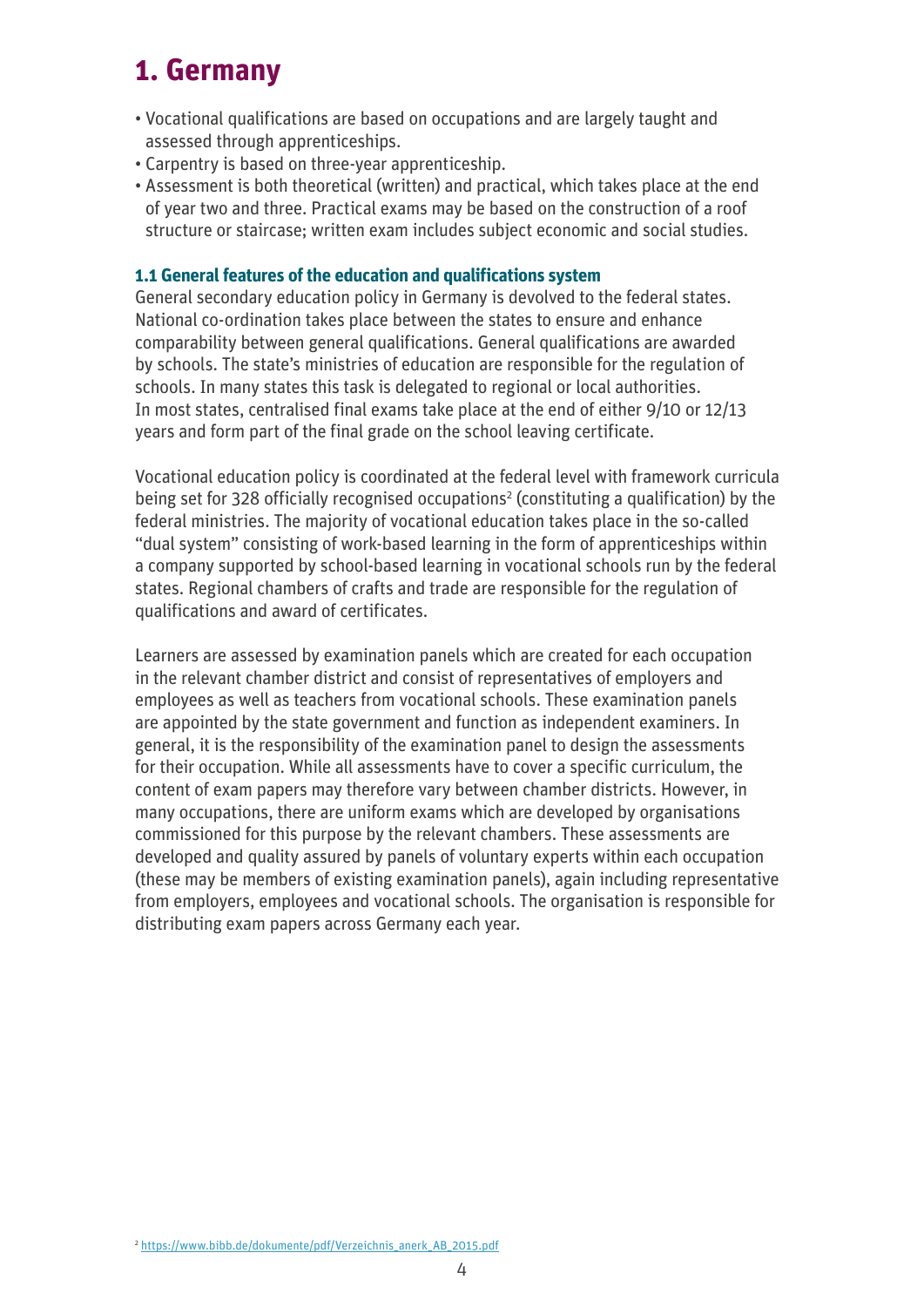#### **1.2 Qualification description: Carpentry and Joinery**

To become a carpenter in Germany, an apprentice must complete 3 years of apprenticeship (including work-based and school-based training). At the end of the apprenticeship the apprentice should know:

- rights and responsibilities in the work place/during the apprenticeship;
- the business structure of the firm employing the apprentice;
- the tools and machines available in the trade and how to use them;
- what to take into account when reading or drafting plans;
- the materials used for construction;
- what insulation material to use for damp, heat, cold, sound and fire protection;
- relevant information about environmental protection;
- the techniques applied to use different construction components;
- how to calculate building material needs;
- how to produce roof- wall- and ceiling constructions using panelling;
- what to consider when erecting simple roof, turret or dormer constructions;
- how to erect scaffolding and other support systems; and
- how to treat construction woods.

Additional training received in vocational schools provides more specific knowledge, e.g. on how to construct wooden spiral staircases as well as general knowledge in the subjects German, maths and economic and social studies.

#### **1.2.1 Assessment of Carpentry and Joinery qualifications**

The apprentice has to complete both written and work-based assessments at the end of year 2 and 3 of the apprenticeship. Work-based tasks are assessed by the chamber of crafts' examination panel for this occupation. The assessment normally takes place in the chamber's own workshops. In some circumstances the work-based task can relate to a real-life scenario and will then take place in the firm employing the apprentice. In this case, the person training the apprentice in the firm will submit a proposal for the task to the examination panel which must approve it. The task will then still be assessed by the examination panel. Examples of work-based tasks are:

- erecting a roof construction with angle rafters, valley rafter and jack rafters;
- constructing a dormer window; and
- constructing a staircase.

Written exams are designed and assessed by the carpentry examination panel and are held for the following subjects:

- Wooden constructions;
- Construction components; and
- Economic and social studies.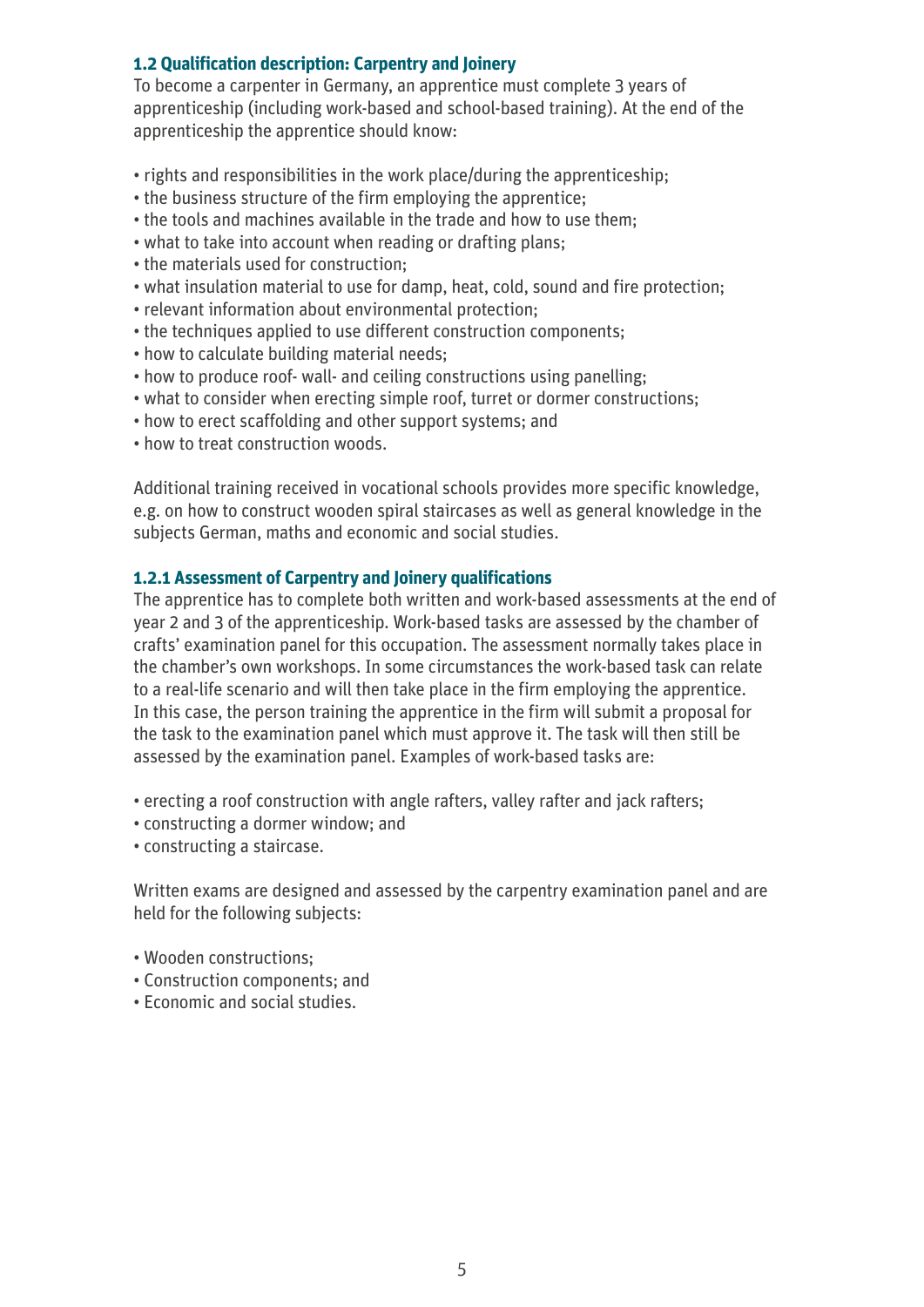#### **1.3 Qualification description: Plumbing and Domestic Heating3**

Since 2003, plumbing and domestic heating has been part of a reformed occupation/ qualification called "systems mechanic for sanitary, heating and air-conditioning technology". The apprenticeship for this qualification normally takes 3.5 years to complete. Upon successful completion, a journeyman certificate is awarded (equivalent to Level 4 of the German and European Qualifications Framework, Level 3 of the CQFW).

Apprentices are trained in at least one of these four areas of operations/specialisations:

- sanitary technology;
- heating technology;
- air-conditioning technology; and
- renewable energy and environmental technology.

The core knowledge, competencies and skills that an apprentice must obtain during the apprenticeship include:

- Testing and measuring building systems;
- Conducting building systems maintenance;
- Building systems management;
- Operating and controlling/testing sustainable building systems and (waste) disposal systems;
- Fitting sanitary facilities;
- Installing electric components;
- Mounting/assembling plumbing and drains/sewers;
- Conducting hygienic measures; and
- Customer service and order management.

#### **1.3.1 Assessment of Plumbing and Domestic Heating qualifications4**

Assessment in this qualification takes place in two parts: the first assessment takes place at the end of year two in the field of building services engineering. It consists of a work-based practical task and a technical discussion as well as written examination of questions relating to the practical task.

At the end of the apprenticeship examination takes place in the following subjects:

- Customer order (practical task and technical discussion);
- Work scheduling (written exam);
- System analysis and maintenance (written exam); and
- Economics and social studies (written exam).

Work-based tasks are assessed by the chamber of crafts' examination panel for this occupation. The assessment normally takes place in the chamber's own workshops. In some circumstances the work-based task can relate to a real-life scenario and will then take place in the firm employing the apprentice. In this case, the person training the apprentice in the firm will submit a proposal for the task to the examination panel which must approve it. The task will then still be assessed by the examination panel.

<sup>3</sup> <https://berufenet.arbeitsagentur.de/berufenet/faces/index?path=null/kurzbeschreibung&dkz=15164>

<sup>4</sup> <https://berufenet.arbeitsagentur.de/berufenet/faces/index?path=null/kurzbeschreibung/ausbildungsdauerabschluss&dkz=15164>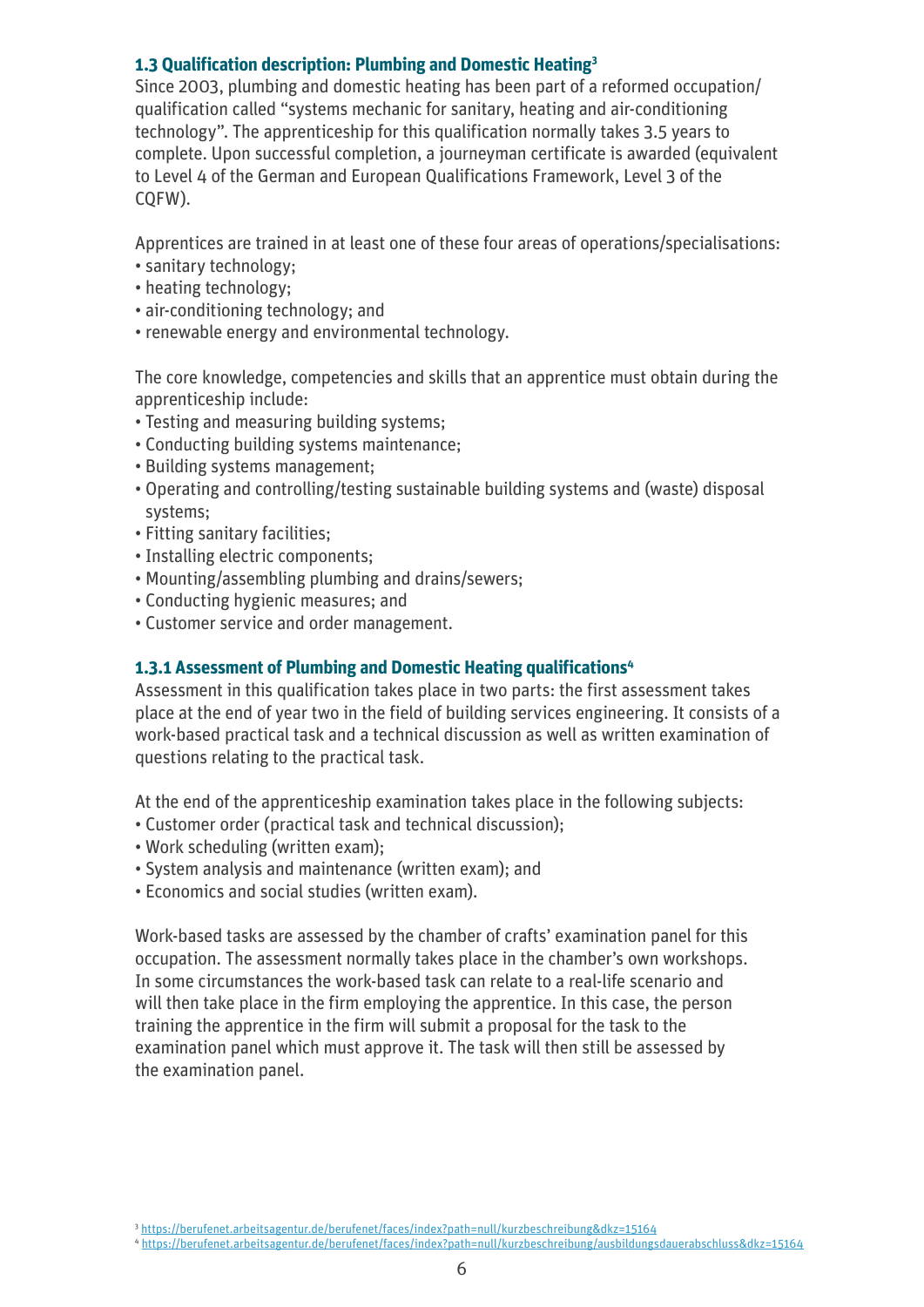## **2. Australia**

- Recent reforms in vocational education and training aim to improve employer involvement in designing qualifications through Industry Reference Committees.
- Guidelines for assessments set out minimum qualification requirements for assessors, but Registered Training Organisations are free to design the assessments of learners. Guidelines advise for assessments to take place in the work place where possible.
- Apprenticeships typically take four years.
- Elective units of competency include managing small business finances and investigating micro-business opportunities.

#### **2.1 General features of the education and qualifications system5**

Secondary education policy is devolved to the Australian states. National co-ordination takes place between the states to ensure and enhance comparability between qualifications.

General secondary education takes place at comprehensive high schools for 4-6 years. Each state has a statutory body awarding the Senior Secondary Certificate of Education upon completion of high school as well as separate qualifications that allow entry into university. The statutory bodies are accountable to the Minister of Education of the individual state.

The operation and regulation of technical and further education institutions in Australia is also devolved to the states. However, vocational qualifications are registered nationally (in a joint operation of the federal and state and territorial governments) to ensure portability. Traineeships and apprenticeships can be undertaken in different industries. Technical and further education institutes offer vocational education and training and private Registered Training Organisations (RTOs) regulated by state authorities (in each state) also deliver government accredited vocational qualifications.

Following a reform in 20156, Industry Refence Committees supported by Sector Skills Organisations have taken on responsibility for developing training packages for different sectors. These training packages consist of an industry endorsed list of relevant sector qualifications at different levels of the Australian Qualifications Framework. The qualifications are expressed through units of competency that demonstrate the knowledge and skills required in the workplace. The training packages also include a set of standards regarding issues such as entry requirements, skills and assessment<sup>7</sup>.

The Sector Skills Organisation responsible for developing the training packages for the construction and property industries is called Artibus Innovation<sup>8</sup>. They regularly develop and refine qualifications starting with a research phase looking at regulatory, environmental and technology drivers nationally and internationally. This is supported by an ongoing monitoring process and annual update of their research resources. After the research phase a review phase follows in which feedback on the qualification is considered as well as reviewing the content and structure of the qualification. The output of this initial review is then further discussed by an external technical advisory group consisting of representatives from industry, regulators and training organisations and any issues or necessary updates are discussed<sup>9</sup>.

<sup>6</sup> <https://www.education.gov.au/AISC>

<sup>8</sup> <http://www.artibus.com.au/>

<sup>5</sup> <http://www.aqf.edu.au/wp-content/uploads/2013/02/Australian-education-system.pdf> <https://www.education.gov.au/school-education>

<sup>7</sup> [https://training.gov.au/TrainingComponentFiles/CPC08/CPC08\\_R9.3.pdf](https://training.gov.au/TrainingComponentFiles/CPC08/CPC08_R9.3.pdf)

<sup>&</sup>lt;sup>9</sup> Information via email from Artibus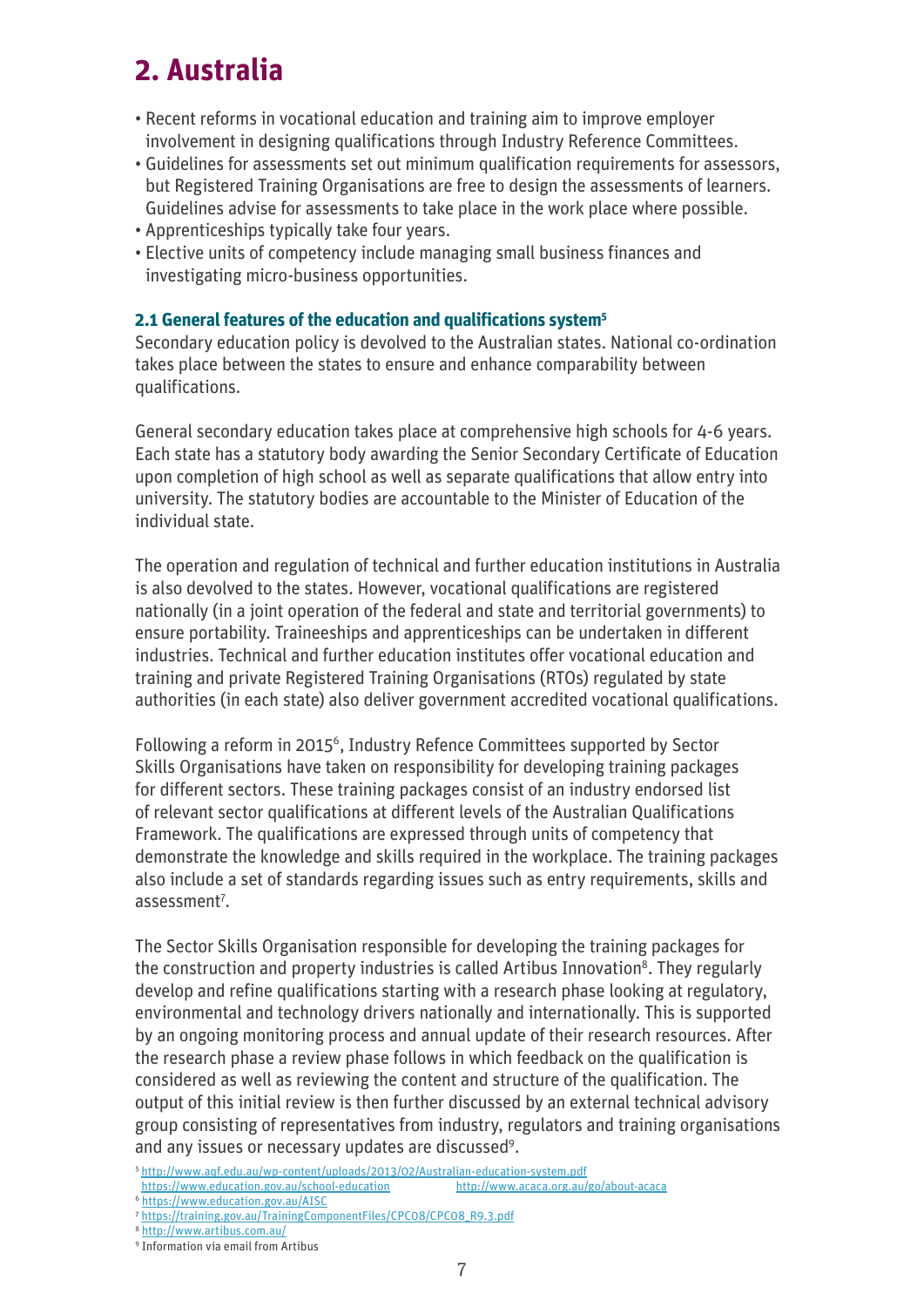#### **2.2 Qualification description: Carpentry and Joinery**

The Certificate III in Carpentry and Joinery qualification<sup>10</sup> is included in the construction, plumbing and services training package<sup>11</sup>.

The qualification requires a number of core and elective units of competency to be assessed in order to demonstrate common and specialist skills for the construction industry. The qualification specification summarises several employability skills addressed in this qualification: communication, teamwork, problem solving, initiative and enterprise, planning and organising, self-management, learning and technology. To achieve this qualification, the candidate must demonstrate competency in: 30 units of competency (22 core units and 8 elective units).

The core units for this qualification include:

- Use carpentry tools and equipment;
- Handle carpentry materials;
- Carry out general demolition of minor building structures;
- Install and replace windows and doors;
- Install lining, panelling and moulding;
- Install exterior cladding;
- Work effectively and sustainably in the construction industry;
- Conduct workplace communication;
- Use explosive power tools; and
- Apply OHS requirements, policies and procedures in the construction industry.

Further core units are taken in the two specialist areas

- Construction and erection of frames, trusses, eaves and roofs field of work For example:
	- Install flooring systems
	- Construct wall frames.
- Joinery machining and component manufacture and assembly field of work For example:
- Install flooring systems
- Construct wall frames.

In addition to the core units, there are specialist elective units such as

- Frame and fit wet area fixtures; and
- Design and set out stairs.

As well as general elective units such as:

- Investigate micro business opportunities; and
- Manage small business finances.

<sup>10</sup> <https://training.gov.au/Training/Details/CPC32011#>

<sup>11</sup> [https://training.gov.au/TrainingComponentFiles/CPC08/CPC08\\_R9.3.pdf](https://training.gov.au/TrainingComponentFiles/CPC08/CPC08_R9.3.pdf)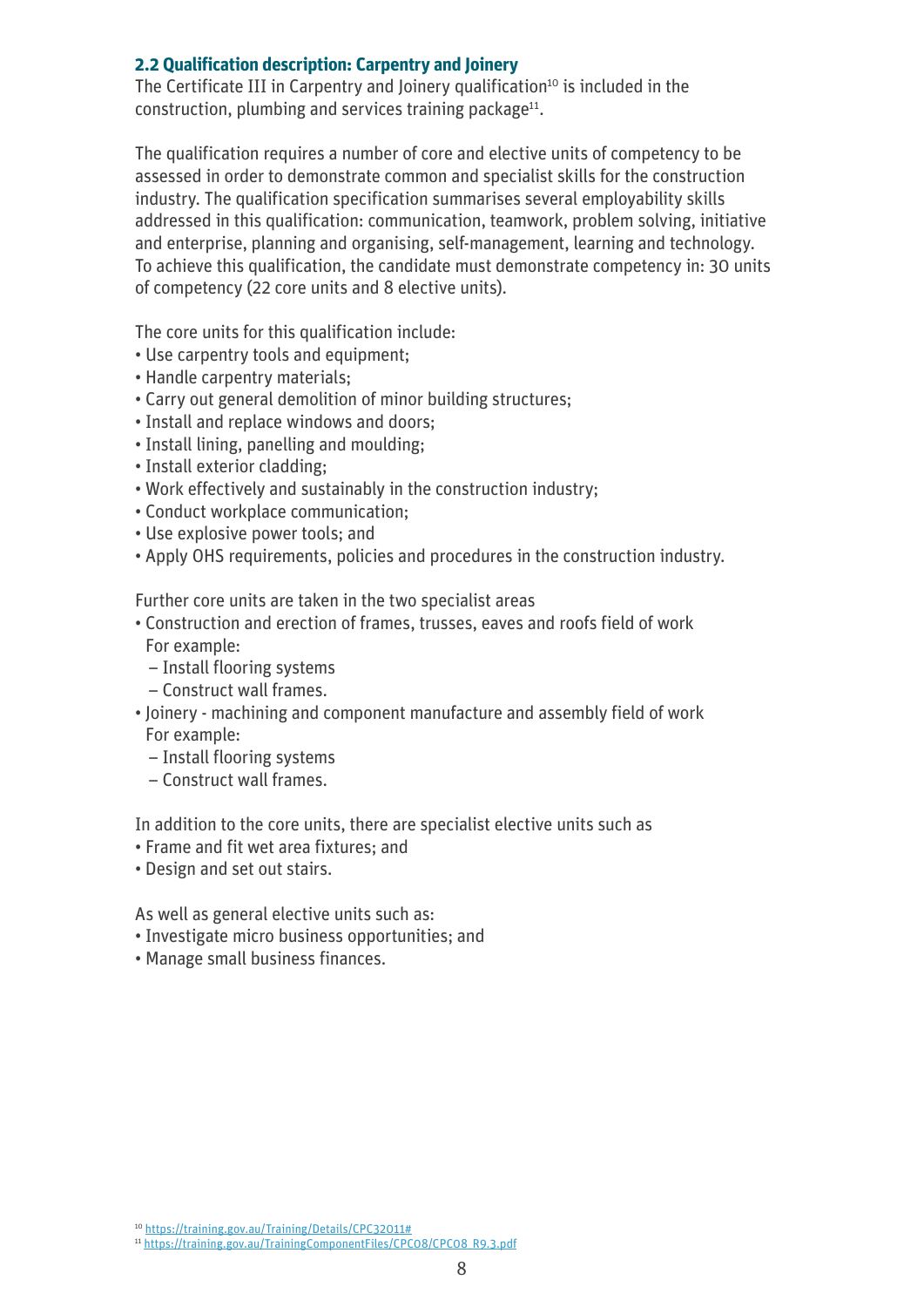#### **2.3 Qualification description: Plumbing and Domestic Heating**

The Certificate III in Plumbing qualification is included in the construction, plumbing and services training package<sup>12</sup>.

The qualification requires a number of core and elective units of competency to be assessed in order to demonstrate common and specialist skills for the plumbing industry in four out of six different streams:

i) Stream 1 Water;

ii) Stream 2 Sanitary;

- iii) Stream 3 Drainage;
- iv) Stream 4 Mechanical services;
- v) Stream 5 Roofing; and
- vi) Stream 6 Gas services.

Core units include:

- Installing water and drainage systems;
- Install disposal systems;
- Installing heating systems;
- Selecting and installing roof sheeting and wall cladding;
- Installing gas systems and control equipment; and
- Workplace health and safety requirements.

Elective units include:

- Installing acoustic and thermal environmental protection systems;
- Cutting and joining sheet metal; and
- Installing portable fire equipment.

<sup>12</sup> [https://training.gov.au/TrainingComponentFiles/CPC08/CPC08\\_R9.3.pdf](https://training.gov.au/TrainingComponentFiles/CPC08/CPC08_R9.3.pdf)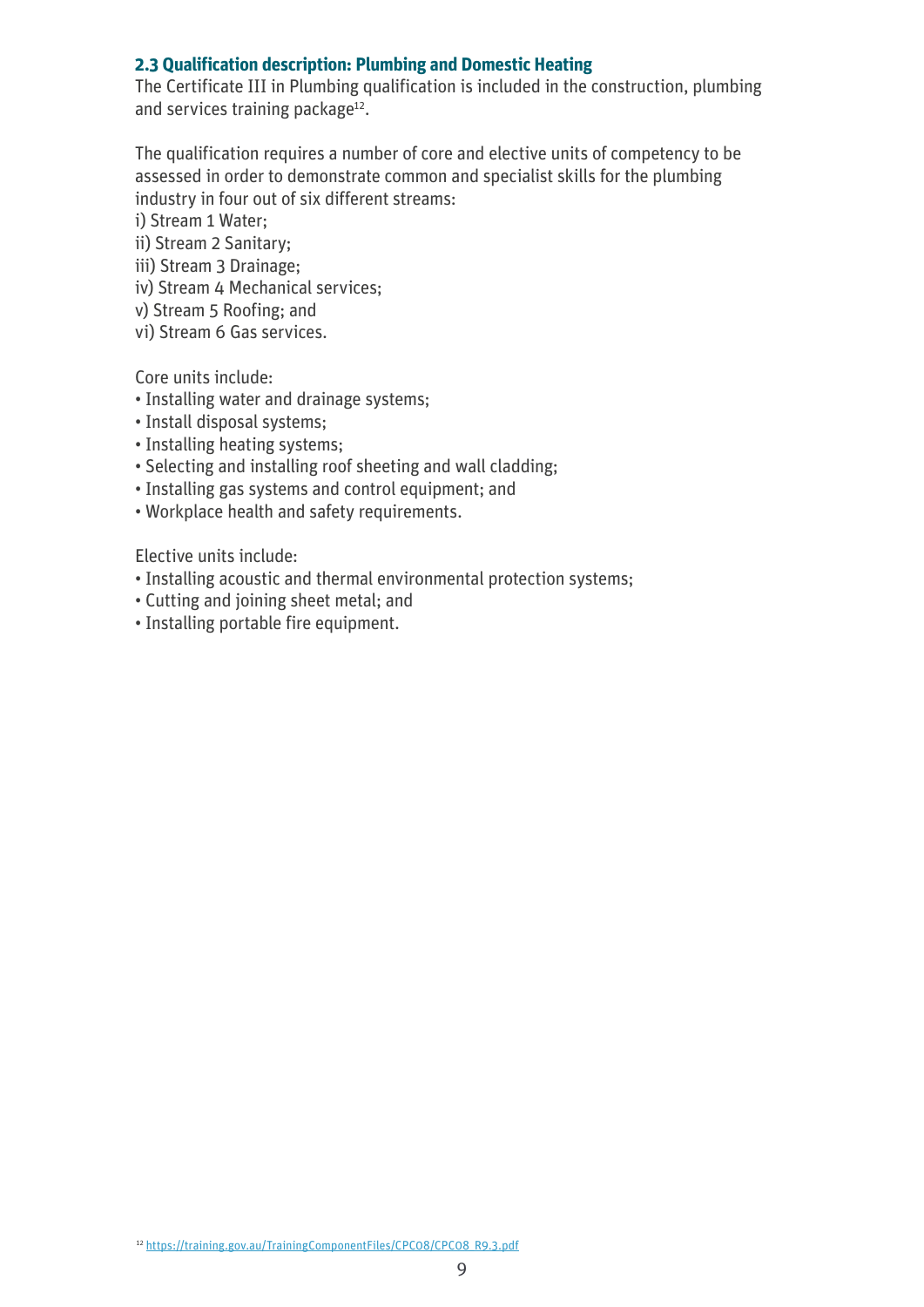#### **2.4 Assessment methodologies**

Assessments for these qualifications and their component units must satisfy the endorsed Assessment Guidelines of the Construction, Plumbing and Services Training Package which refer further to the Standards for NVR Registered Training Organisations that the Australian Qualifications Authority has published and which serve as essential conditions and standards for registration.

The construction industry strongly affirms that training and assessment take place in a real or very closely simulated workplace environment and these qualifications require all units of competency to be delivered in this context.

Assessors are required to have:

- formal recognition of competency at least to the level being assessed;
- relevant industry experience, that is, workplace experience within the last two years in the competency area being delivered; and
- relevant occupational registration or licensing in areas where this is a regulatory requirement to practise in the jurisdiction where the qualification is being  $assessed<sup>13</sup>$

At higher levels of qualifications (Certificate 4, Diplomas etc.) assessors are required to have current professional experience, evidenced for example by registration on relevant registers. Relevant professional recognition is also required in some instances and can be evidenced by membership in relevant professional bodies.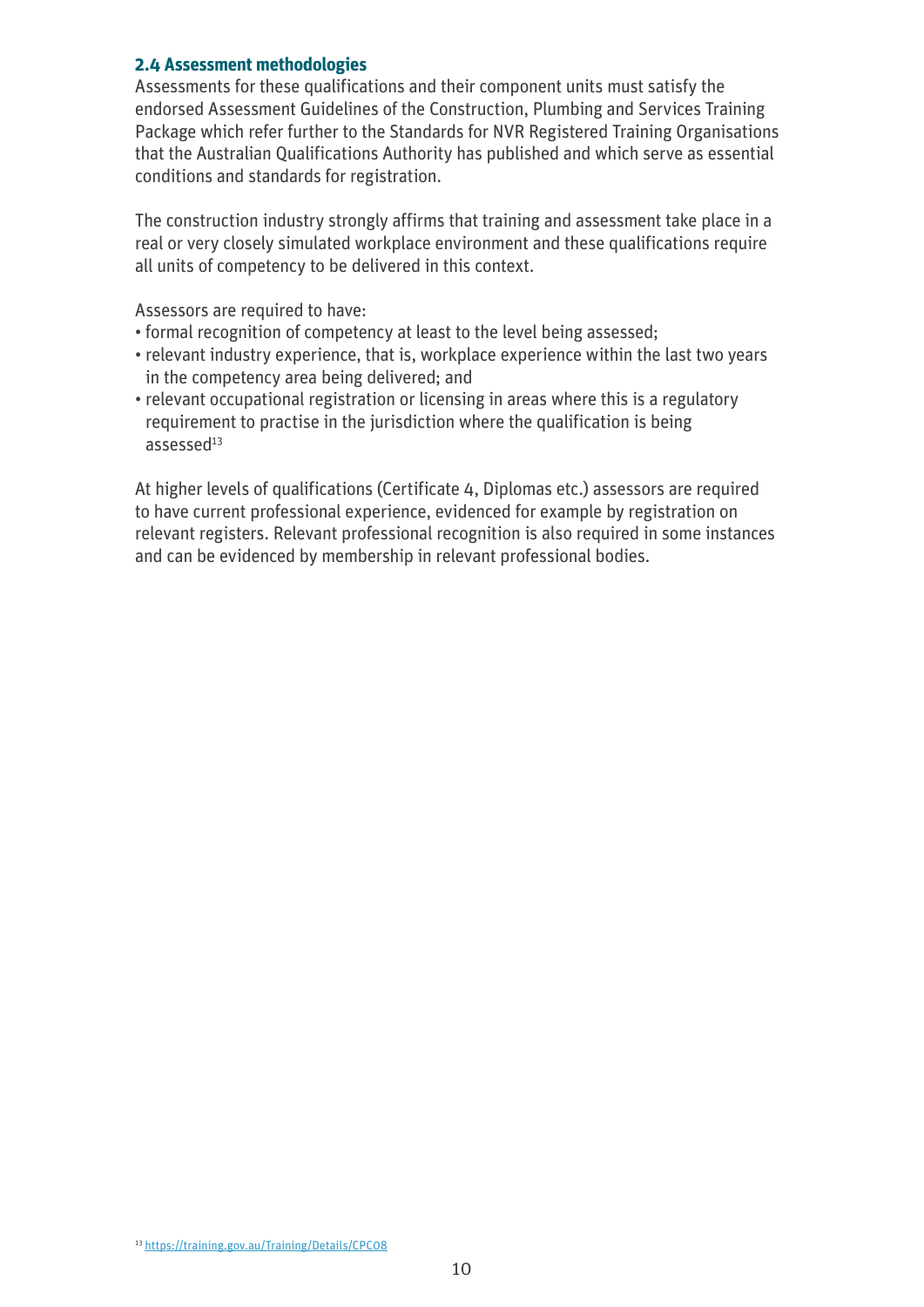# **3. Canada: Province of Alberta**

- Carpentry is a registered trade achieved through a 4-year apprenticeship including 1.560 hours of on-the-job training and 8 weeks of school-based technical training per year culminating in a journeyman certificate.
- Assessment is based on multiple choice tests at the end of each year as well as practical exams of between 6 and 26 hours.
- Interprovincial examination for the "Red Seal"14 interprovincial standards allows portability of the qualification.

#### **3.1 General features of the education and qualifications system**

Canada does not have a federally integrated system of education and each province or territory is responsible for the organisation, delivery and assessment of general, vocational and university education. The province of Alberta, used as an example in this case study, shares the main features of the education system with 10 of the 13 jurisdictions within Canada, so is regarded here as a representative example.

Secondary education in Alberta takes 4 years and finishes with graduation from high school. The average graduation rate (in Canada) was 74% in 2003. After high school, learners may continue to university, college, apprenticeships or other forms of vocational and technical education. High school education is largely general education (final examinations are held in English, maths, social sciences and science) but there are also opportunities for vocational education in so called "knowledge and employability occupational courses"<sup>15</sup> in which learners can earn credit towards a high school achievement certificate or high school diploma.

Qualification in one of the 50 registered trades in Alberta is achieved through an apprenticeship. Entry requirements for apprenticeships consist of certain high school attainments in maths, English and science or the successful completion of an entry examination. Apprentices need to find an employer who will take them on (they will work with a qualified journeyperson at their side). They can then register with Alberta Apprenticeship and Industry Training, a body created to support partnerships between industry (employers and employees), government and training providers. Apprenticeship registrations have increased steadily over the years with the largest increases seen in the building construction trades.

Apprentices are paid by their employer with wages increasing from 60% to 90% of a journeyperson's wages over the course of the apprenticeship. Technical training is subsidized through the public post-secondary education system. Base tuition fees are approximately £511 for eight weeks of training and materials.

14 [http://www.jobbank.gc.ca/content\\_pieces-eng.do?cid=24&lang=eng#R](http://www.jobbank.gc.ca/content_pieces-eng.do?cid=24&lang=eng#R)

15 <https://education.alberta.ca/knowledge-and-employability/senior-high-ke-courses/everyone/senior-high-ke-courses/>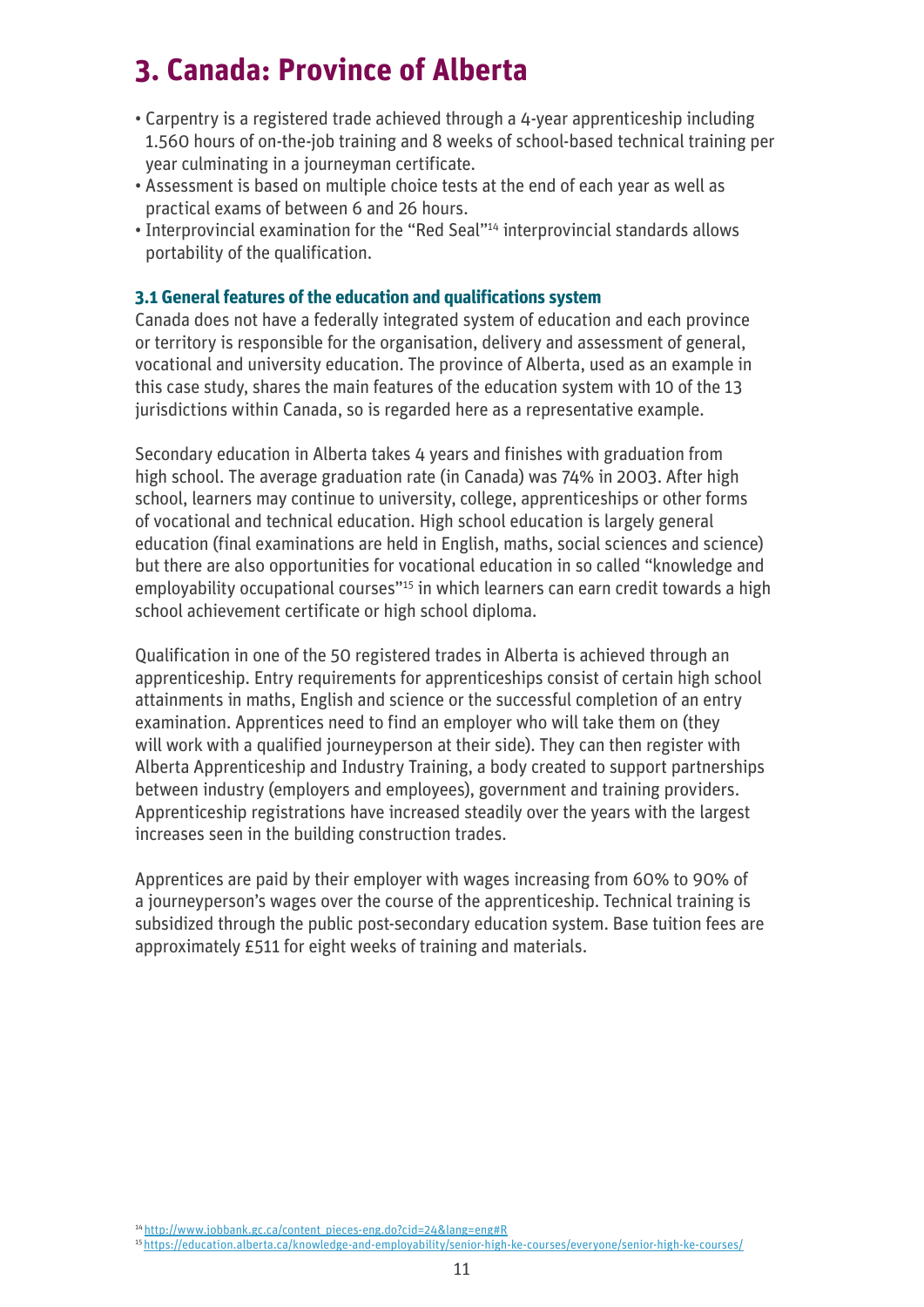Employers and employees are involved in the development of training and assessment through a number of local and provincial industry committees providing advice to the Apprenticeship and Industry Training Board. Industry committee members are also involved in design criteria for practical exams, while those same people or contracted workers assist with marking. Practical exams take place in controlled environments, either at a training institute or at the worksite, depending on the trade. The Apprenticeship and Industry Training Board is responsible for organising these assessments.

The "Red Seal" is a registered trademark symbol based on interprovincially shared standards which allows portability of trade qualifications between the different territories of Canada. Apprentices can take an interprovincial exam in their final year to earn the right to practice their trade in other territories of the country.

#### **3.2 Qualification description: Carpentry and Joinery**

Carpenter is a regulated trade in Alberta, Canada<sup>16</sup> and is achieved by completing an apprenticeship. The apprenticeship takes four years with each year consisting of at least 1,560 hours of on the job training as well as 8 weeks of technical training (240 hours), followed by two theoretical exams and one practical exam.

After successfully completing their apprenticeship, the apprentice should be able to: • responsibly do all work tasks expected of a journeyperson;

- supervise, train and coach apprentices;
- understand the principles of sound and safe construction;
- know the characteristics and proper use of all building construction materials;
- read drawings, do layout work and calculate quantities of materials;
- build various types of concrete forms;
- build all types of wood framed buildings and apply exterior and interior finish components;
- be proficient in the safe use and maintenance of hand and power tools;
- be familiar with the work of other tradespeople in the building industry;
- comply with all safety regulations of the construction industry; and
- perform assigned tasks in accordance with quality and production standards required by industry<sup>17</sup>

Training centres also offer pre-employment courses in carpentry for learners who do not yet have any knowledge of a trade and have not started an apprenticeship. The course covers the same material as the technical training of Year 1 of the apprenticeship with additional practical skills and safety training provided. After completing this course, candidates are eligible to take the end of Year 1 exam for apprentices.18

<sup>16</sup> <http://tradesecrets.alberta.ca/trades-occupations/profiles/002/>

<sup>17</sup> [http://tradesecrets.alberta.ca/SOURCES/PDFS/course\\_outlines/002\\_outline.pdf](http://tradesecrets.alberta.ca/SOURCES/PDFS/course_outlines/002_outline.pdf)

<sup>18</sup> <http://www.sait.ca/programs-and-courses/apprenticeships-and-trades/pre-employment-programs>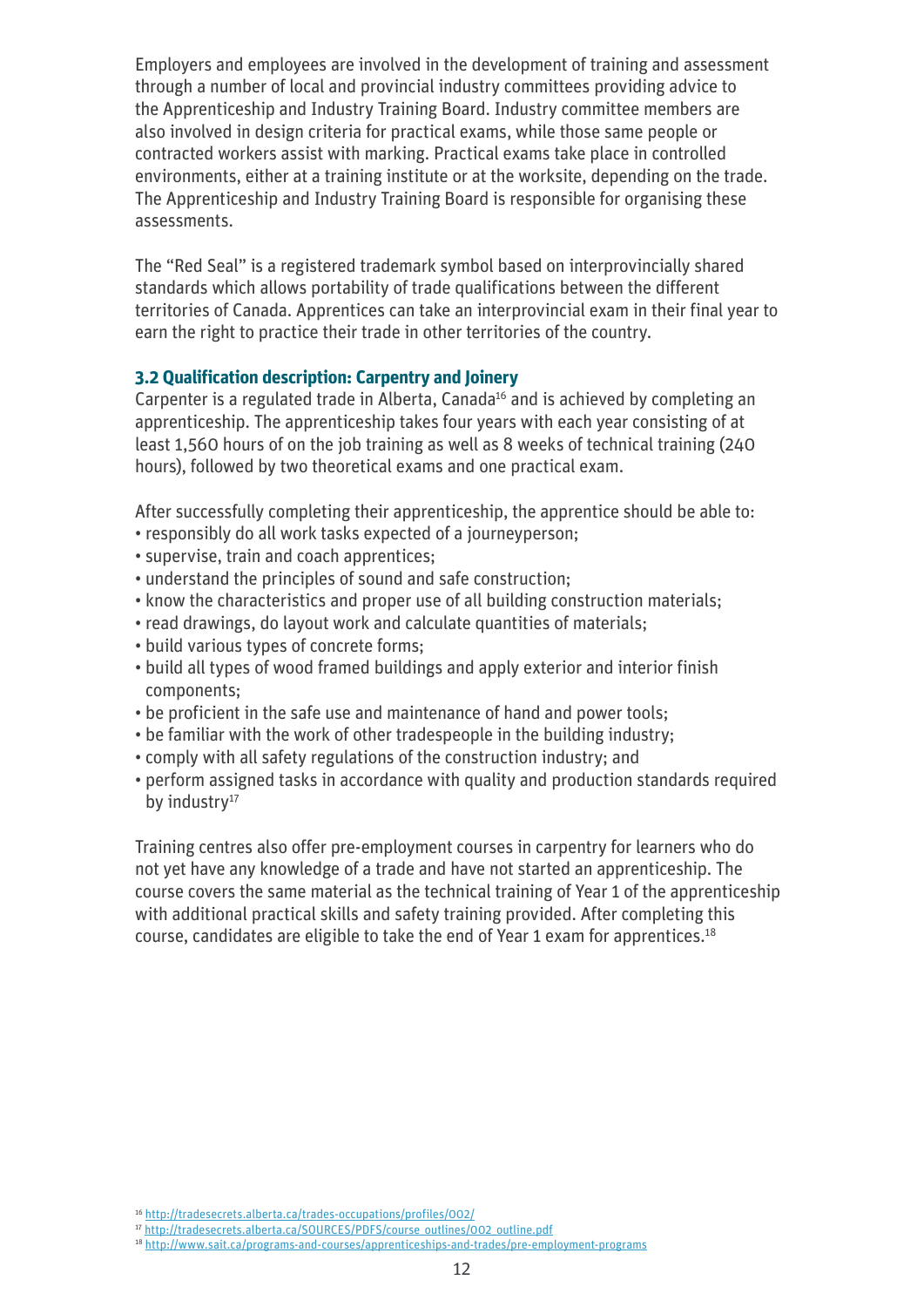#### **3.2.1 Assessment of Carpentry and Joinery qualifications**<sup>19</sup>

Theoretical exams are taken in each year of the 4-year apprenticeship. They are 3-hour multiple choice exams with a total of 100 questions in four to five categories. The categories are:

#### **Year 1:**

- Safety and building materials;
- Tools;
- Site preparation, building layout, foundations and floor frame systems; and
- Residential estimating and drawing interpretation.

#### **Year 2:**

- Frame Structures;
- Wood frame roofs;
- Interior and exterior finishes;
- Wood stairs; and
- Light commercial estimating and drawing interpretation.

#### **Year 3:**

- Concrete and building layout;
- Commercial form works;
- Commercial interiors and exteriors; and
- Commercial estimating and drawing interpretation.

#### **Year 4:**

- Workplace organisation and interior finishes;
- Advanced roof framing and stairs;
- Renovations, building design, energy efficiency and building science; and
- Industrial estimating and drawing.

In the practical exams at the end of each year, the apprentice is given 6 hours to complete a task. Points can be earned for dimension, construction and finish. In Year 4, there is an additional practical exam for which 26 hours are allocated. Points can be earned for:

- Base framing;
- Partition framing;
- Rafters;
- Frame;
- Base finish; and
- Stairs.

<sup>19</sup> <http://tradesecrets.alberta.ca/trades-occupations/profiles/002/exams/>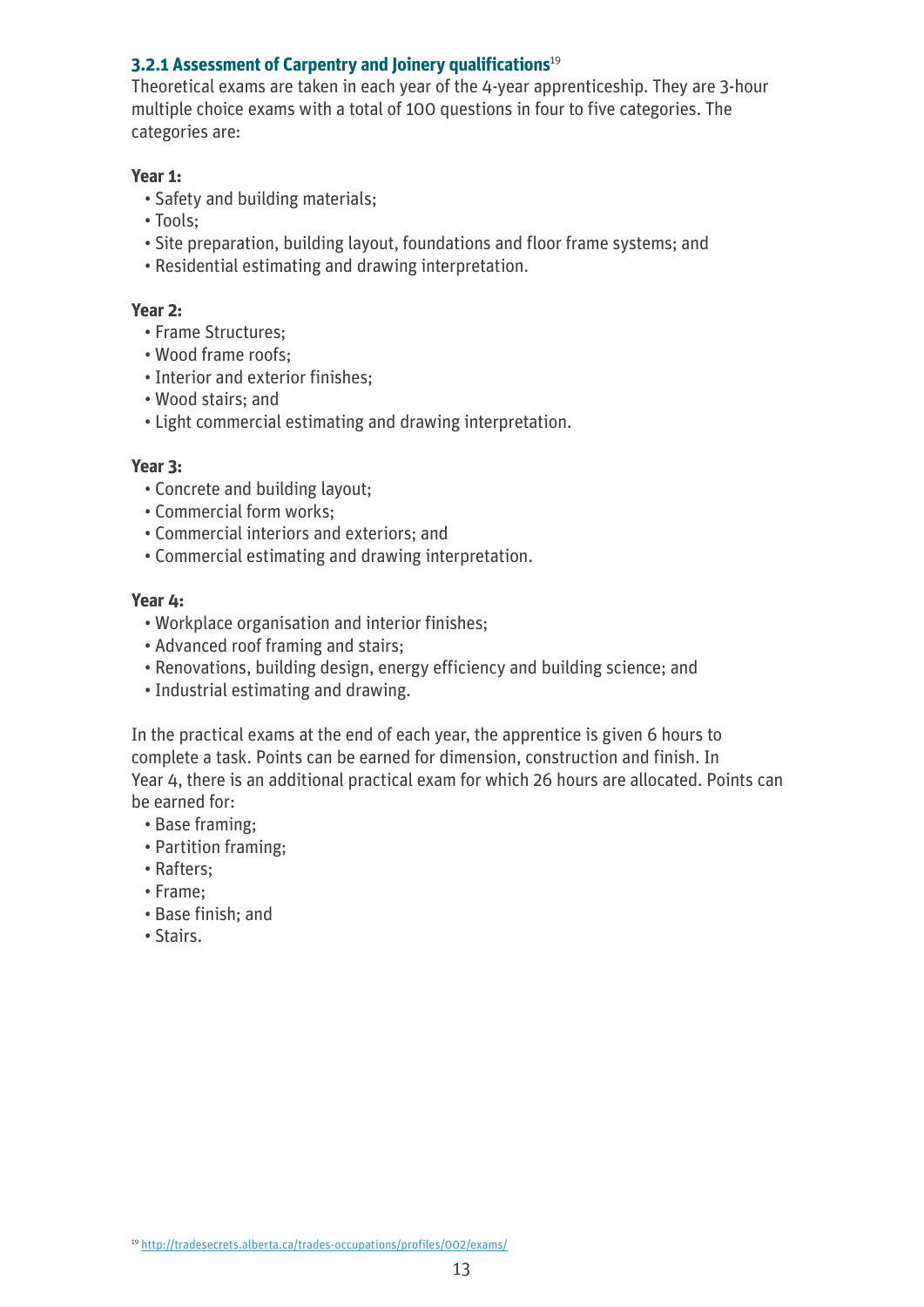The interprovincial Red Seal exams are also theoretical and multiple choice exams consisting of 100 questions. The areas covered are<sup>20</sup>

- Common occupational skills
	- Uses and maintains tools and equipment;
	- Performs safety related activities;
	- Uses building materials; and
	- Builds and uses temporary access structures.
- Planning and Layout
- Interprets documentation;
- Organizes work; and
- Performs layout.
- Concrete
	- Constructs formwork; and
	- Installs concrete, cement-based and epoxy products.
- Framing
	- Constructs floor systems;
	- Constructs deck systems;
	- Constructs wall systems; and
	- Constructs roof and ceiling systems.
- Exterior finish
	- Installs exterior doors and windows;
	- Installs roofing; and
	- Installs exterior finishes.
	- Interior finish
	- Applies wall and ceiling finishes;
	- Installs flooring;
	- Installs interior doors and windows; and
	- Constructs and installs finish components and stairs.
- Renovations
	- Performs renovation-specific support activities; and
- Performs renovation-specific construction activities.

#### **3.4 Qualification description: Plumbing and Domestic Heating**

Plumbing is a regulated trade in Alberta, Canada<sup>21</sup> and is achieved by completing an apprenticeship. For an apprentice who is already a certified gasfitter, the apprentice programme will include both the plumber and a gasfitter trade<sup>22</sup>. The apprenticeship takes four years with each year consisting of at least 1,500 hours of on the job training as well as 8 weeks of technical training (240 hours), followed by an exam.

The apprenticeship training in work as well as in school is designed to equip an apprentice to be able to:

- install and maintain all plumbing systems, including hot liquid heating, water supply, water treatment, related hospital systems and compressed air and vacuum systems;
- fabricate and install any of the pipe systems used for various purposes in buildings, using any type of pipe: steel, cast iron, copper, plastic, etc;
- provide safe and efficient systems which function well in conjunction with other systems;
- know the rules and codes governing installations;
- read and interpret plans and specifications and prepare layouts and working drawings;

<sup>21</sup> <https://occinfo.alis.alberta.ca/occinfopreview/info/browse-occupations/occupation-profile.html?id=71003098>

<sup>&</sup>lt;sup>20</sup> [http://tradesecrets.alberta.ca/SOURCES/PDFS/exams/002\\_exams/002\\_exam\\_eq\\_ip\\_qual\\_t1.pdf](http://tradesecrets.alberta.ca/SOURCES/PDFS/exams/002_exams/002_exam_eq_ip_qual_t1.pdf)

<sup>22</sup> <http://tradesecrets.alberta.ca/trades-occupations/profiles/006/>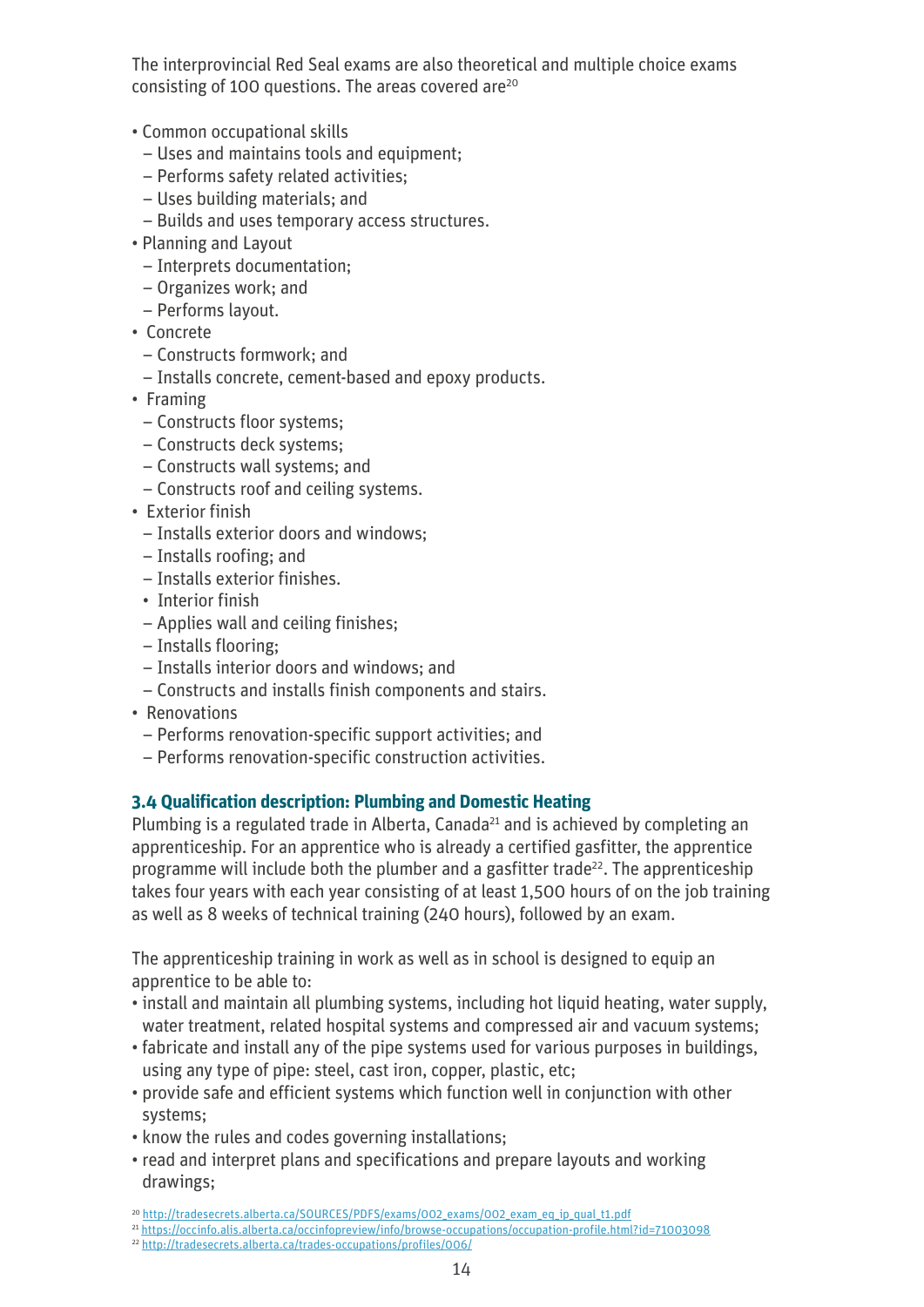- be proficient with the safe use of hand tools, powered machines and equipment
- calculate material quantities;
- detail components and fixtures according to specifications and assume responsibility for the end product;
- relate to job situations and other trades that precede or follow; and
- perform assigned tasks in accordance with quality and production standards required by industry $23$

Training centres also offer pre-employment courses in plumbing for learners who do not yet have any knowledge of a trade and have not started an apprenticeship. The course covers the same material as the technical training of Year 1 of the apprenticeship with additional practical skills and safety training provided. After completing this course, candidates are eligible to take the end of Year 1 exam for apprentices<sup>24</sup>.

#### **3.4.1 Assessment of Qualifications in Plumbing and Heating**

Theoretical exams are taken in each year of the 4-year apprenticeship. They are multiple choice exams with around 125 questions in four to five categories. Plumbing theory is a common category of years 1-3 while maths, science and blueprint reading are part of all four exams. Other categories are:<sup>25</sup>

- Year 1: Heating and gas theory;
- Year 2: Hydronic heating, gas fitting, pipefitting and welding;
- Year 3: Hydronic radiant heating, gas fitting and lab; and
- Year 4: Private water supply and water treatment, special applications, drain waste and venting.

The interprovincial exams are also theoretical and multiple choice exams consisting of 125 questions. The areas covered are:<sup>26</sup>

- Occupational skills, e.g. health and safety, work organisation;
- Piping preparation and assembly, e.g. joining and fitting tubes and pipes;
- Drainage, waste, vents and sewage treatment systems, e.g. installing sewage treatment systems;
- Water service and distribution, installing water and pressure systems;
- Fixtures, appliances and water treatment systems, e.g. installing plumbing fixtures;
- Low pressure steam and hydronic heating and cooling systems, e.g. installing hydronic system controls and transfer units;
- Specialized systems, e.g. installing process piping systems; and
- Maintenance and repairs, e.g. troubleshooting systems and components.

<sup>26</sup> [http://tradesecrets.alberta.ca/SOURCES/PDFS/exams/006\\_exams/0060\\_exam\\_eq\\_ip\\_qual\\_t1.pdf](http://tradesecrets.alberta.ca/SOURCES/PDFS/exams/006_exams/0060_exam_eq_ip_qual_t1.pdf)

<sup>&</sup>lt;sup>23</sup> [https://tradesecrets.alberta.ca/SOURCES/PDFS/course\\_outlines/006\\_outline.pdf](https://tradesecrets.alberta.ca/SOURCES/PDFS/course_outlines/006_outline.pdf)

<sup>24</sup> <http://www.sait.ca/programs-and-courses/apprenticeships-and-trades/pre-employment-programs>

<sup>25</sup> <http://tradesecrets.alberta.ca/trades-occupations/profiles/006/exams/>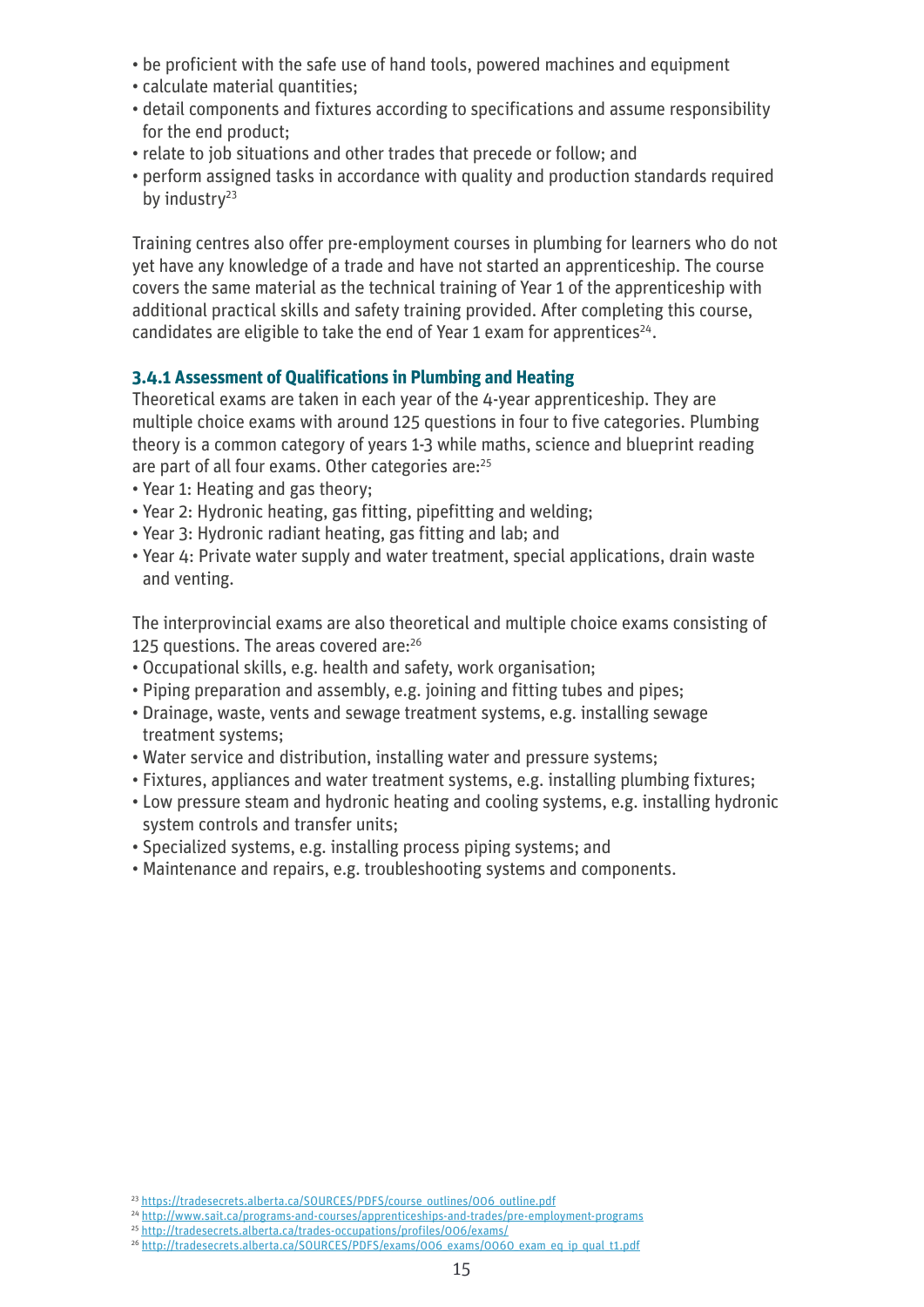### **4. New Zealand**

- Work as a professional plumber or carpenter/joiner requires registration with professional bodies, and the requirements of this registration are incorporated into the design of vocational qualifications.
- New Zealand Certificates at Level 4 of the New Zealand Qualifications Framework are designed to be delivered to learners with apprenticeship agreements, and elements of assessment will take place 'on the job'
- Tertiary Education Organisations (TEOs) act as both learning providers and awarding bodies, working to specifications that are provided by the New Zealand Qualifications Authority (NZQA) but with scope to vary their provision.

#### **4.1 General features of the education and qualifications system**

Schooling in New Zealand is compulsory from ages six to 16. 85% of learners attend state maintained schools. 82% of learners in New Zealand remain in school-based education until the year of their 17th birthday. All publicly funded qualifications in New Zealand are incorporated into the New Zealand Qualifications Framework (NZQF). The original framework, developed in 1989, was the first such framework in the world. The framework represents a high-level ambition to create parity between general and vocational qualifications, and is described as competence-based. Flexibility in delivery and assessment settings is one of the four principles of the NZQF.

At the end of compulsory schooling at age 16, learners are expected to attain Levels 1-3 of the NZQF, either through New Zealand Certificate of Educational Attainment (NCEA) or through Certificates. Some learners will access elements of vocational education pre-16 through school-based programmes allowing learners to combine work placements with study towards relevant subjects at NCEA levels 1-3. Vocational and technical education can be delivered through both Certificates and, beyond Level 3, Diplomas. Certificates and Diplomas are designed to demonstrate competences and "proven skills in a particular area of work." (Careers New Zealand, n.d.). Both Certificates and Diplomas at Level 3 and above can be studied towards 'on the job' through industry training or apprenticeships. Vocational education post-16 is delivered through Tertiary Education Organisations (TEOs). These bodies devise programmes based on the specifications set out by the New Zealand Qualifications Authority (NZQA), and also assess and award qualifications.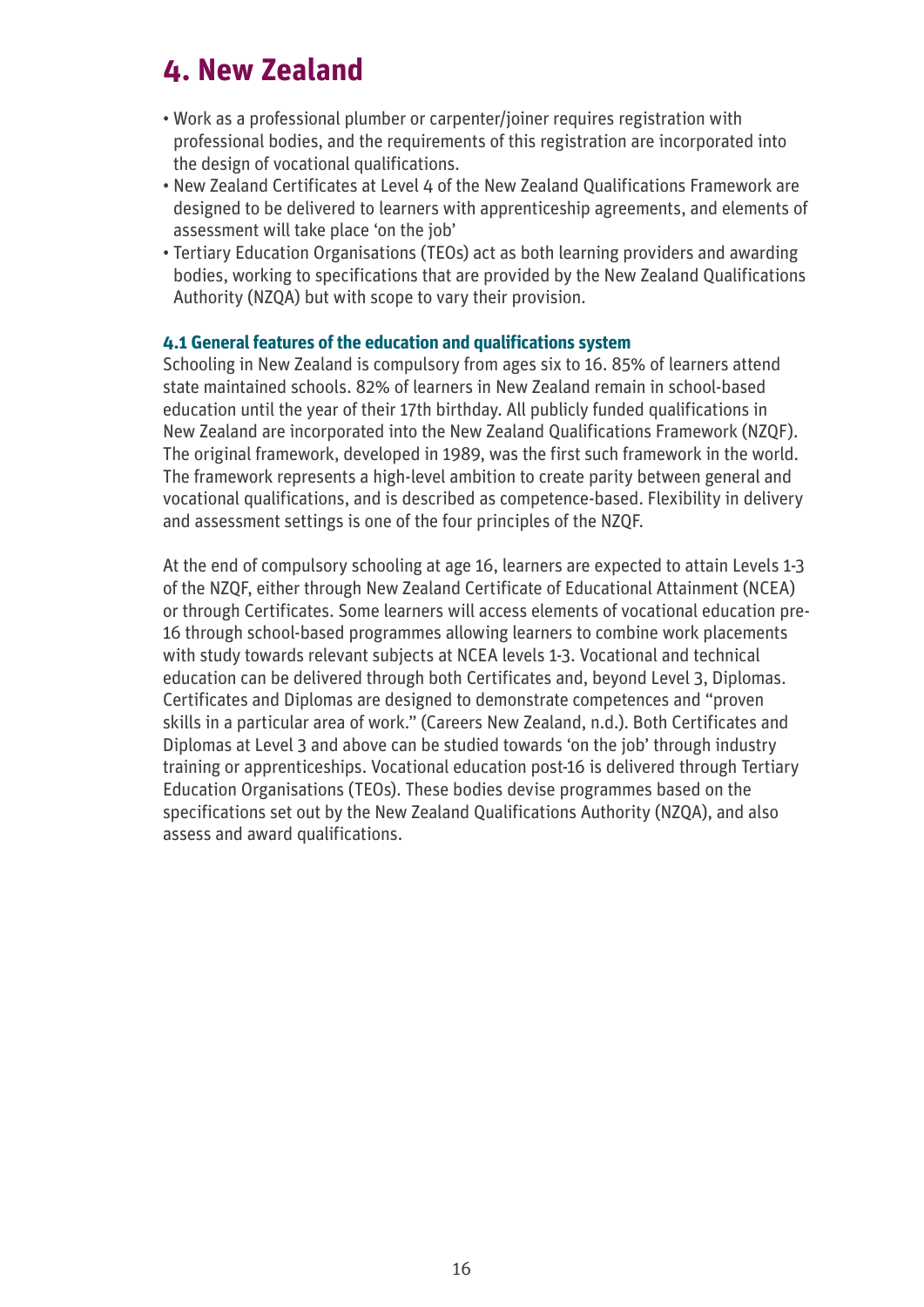#### **4.2 Qualifications description: Carpentry and Joinery**

Whilst there are no qualification requirements for working as a carpenter or joiner, the Certificates offered at different levels of the NZQF come with guidance as to how their learning outcomes relate to the requirements of work in the industry, with suggestions as to the types and levels of work that graduates might be able to do. Certain types of work are classified as 'Restricted Building Work', mainly for primary structure work on residential houses and apartments. Undertaking 'Restricted Building Work' requires becoming a Licensed Building Practitioner. The Licence is competence-based, and requires a New Zealand Certificate Level 4 qualification.

New Zealand Certificate in Carpentry Level 4 is awarded by Tertiary Education Organisations (TEO), who also act as learning centres providing teaching to candidates. The qualification, like many Level 4 vocational Certificates, is designed to be undertaken through an apprenticeship. Candidates are expected to source placements with employers, and the Building and Construction Training Organisation, a sector body, will subsequently coordinate study within a TEO. Gaining the Level 4 qualification typically takes 3-4 years.

The work-based learning component is a requirement for becoming a Licensed Building Practitioner. Holders of this qualification will be able to:

- work effectively as a carpenter on a construction site;
- apply working knowledge of legislation and regulations relevant to the construction industry;
- understand the construction process, and consent and planning requirements for construction projects including site services, and health and safety management;
- demonstrate safe work practices, including workplace first aid, and safely use equipment and tools on construction sites;
- read and interpret plans, working drawings and specifications;
- perform a broad range of calculations and measurements used in construction including working out and costing material quantities;
- apply technical knowledge of materials and methods used in construction;
- demonstrate a broad range of practical skills in various aspects of construction to a commercially competitive level;
- utilise interpersonal communication and time management skills to work effectively within the construction industry; and
- undertake further study for qualifications relating to leading hand, supervisor or construction management roles and/or related trades within the construction industry.

Teaching is delivered by TEOs, which are run as private businesses. Fees are charged directly to students, although government funding schemes are available. Teaching on apprenticeships is organised into between 10-13 week-long blocks.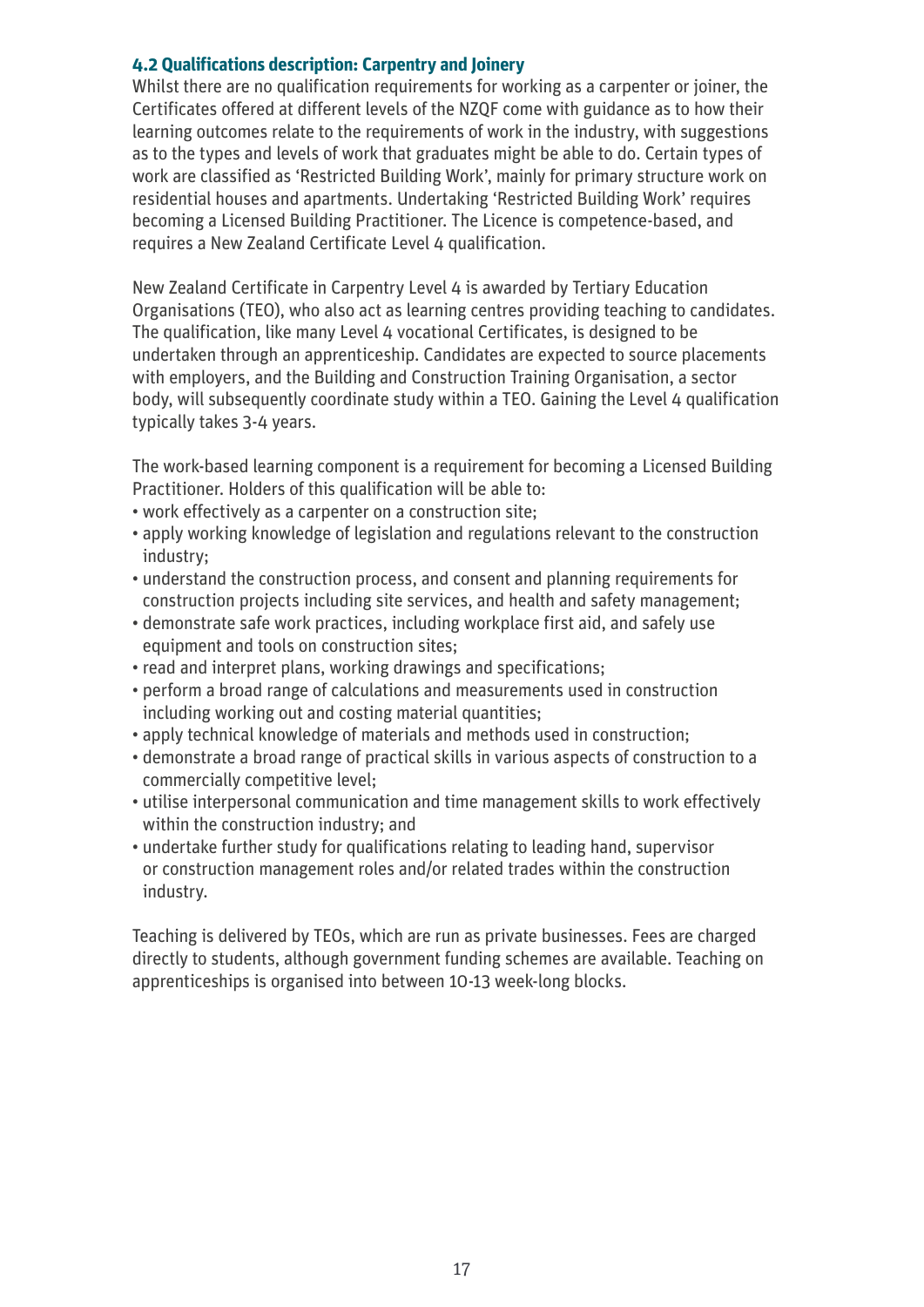#### **4.3 Assessment of qualifications in Carpentry and Joinery**

Learners must undertake practical assessments for each unit throughout their period of study. Assessment is competency based, and TEOs that award Level 4 New Zealand Certificates can assess learners' practical skills either in controlled assessments or 'on-site' through visits to employers. Controlled assessments take place in TEO settings with assessment completed by either an education provider or a registered workplace assessor from an industry training organisation. Registered assessors also undertake work-based assessments by observing work and can discuss work with supervisors involved in the learners work placement to gain attestation of their practical skills. Employers and supervisors may be consulted on how assessments take place, but they have no role in the design of assessments.

Learners may also be asked to submit documentation relevant to the unit that they are undertaking, such as plans or construction specifications, work records or photographs, as well as being monitored against performance criteria for particular skills and competences.

#### **4.4 Qualifications description: Plumbing and Domestic Heating**

New Zealand Certificate in Plumbing Level 4 is awarded by Tertiary Education Organisations (TEO), who also act as learning centres providing teaching to candidates. The qualification, like many Level 4 vocational Certificates, is designed to be undertaken through an apprenticeship. Candidates are expected to source placements with employers, and the Building and Construction Training Organisation will subsequently coordinate study within a TEO. Gaining the Level 4 qualification typically takes 3-4 years.

Holders of this qualification can work as professional plumbers, after becoming registered with the New Zealand Plumbers, Drainlayers and Gasfitters Board. The common assessment on the Level 4 Certificate is designed to match the requirements of the Board's registration examination. The Board is actively involved in reviewing the suitability of the qualification for the needs of the industry through engagement with NZQA and through on-site visits of TEOs and work placements and reviews of learners' assessment materials.

As with many other Level 4 construction Certificates in New Zealand, the qualification is designed for learners on apprenticeship placements. Some of the unit standards on this qualification are also shared by Certificates in Drainlaying and Gasfitting, and learners completing the New Zealand Certificate in Plumbing often complete the Certificate in Gasfitting and vice versa. Holders of them are able to:

- Install, maintain and repair plumbing systems in accordance with the legal requirements for a licensed plumber, including the following systems:
	- Water supply including backflow;
	- Domestic fire sprinkler;
	- Sanitary plumbing of appliances and fixtures;
	- Foulwater;
	- Hot water supply;
	- Solar water heating;
	- Rainwater handling;
	- Ventilation and ducting; and
	- Pumps.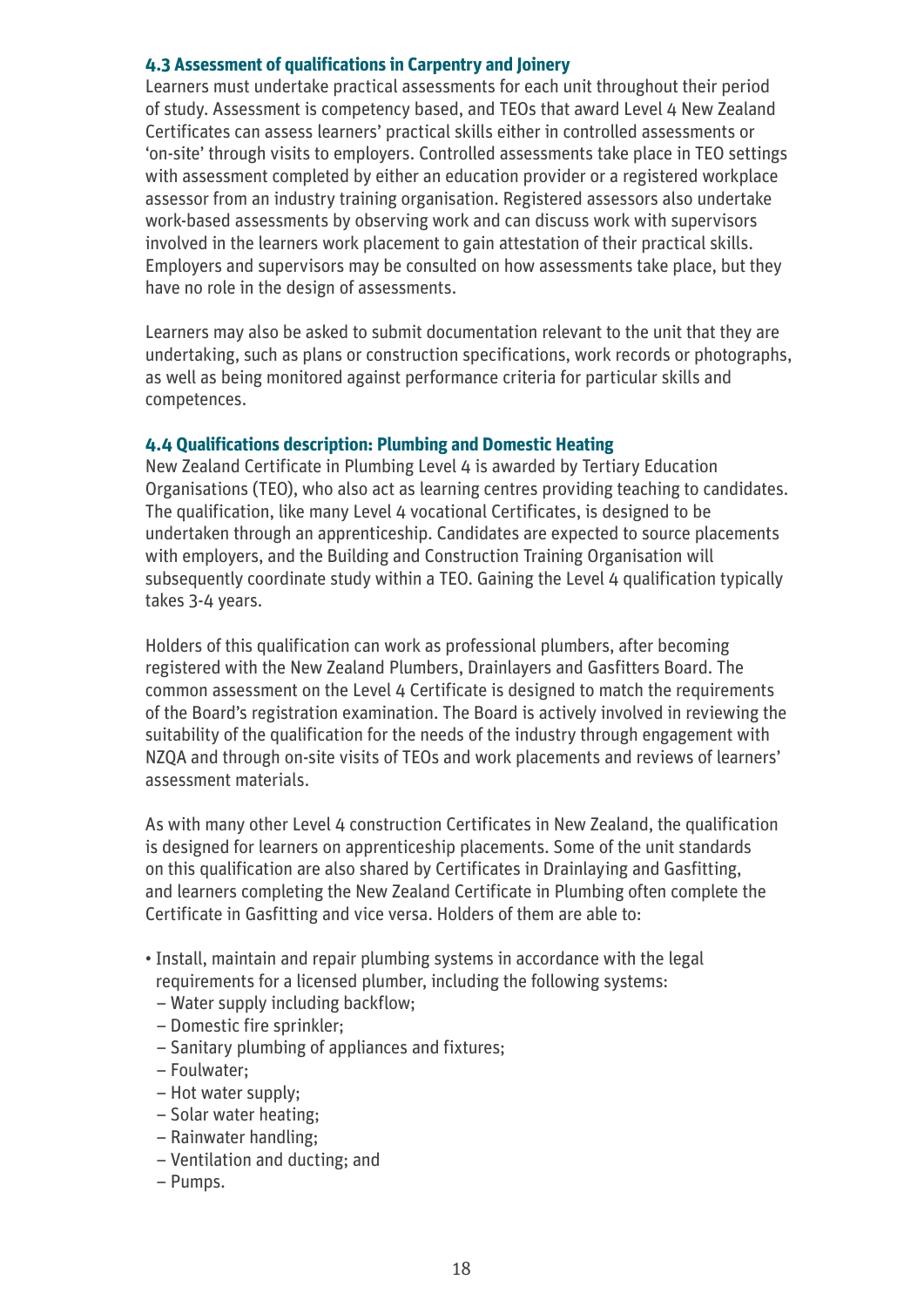- Interpret plumbing drawings and specifications;
- Understand and apply the legislative responsibilities of a licensed plumber;
- Make, install and repair flashings and penetrations and repair external envelope claddings that are associated with plumbing systems;
- Install, maintain and repair solid fuel space heaters;
- Install, maintain and repair profiled metal roofing and wall cladding;
- Work with consideration of other construction trades and related services on site and practice ethically;
- Apply material science and selection, trade physics, and environmentally sustainable considerations for plumbing systems; and
- Apply safe working procedures and practices; identify and control hazards in a working environment; and
- Isolate and test for safety and explain the limitations on plumbers carrying out electrical work.

#### **4.5 Assessment of qualifications in Plumbing and Domestic Heating**

Learners must undertake practical assessments for each unit throughout their period of study. Assessment is competency based, and TEOs that award Level 4 New Zealand Certificates can assess learners' practical skills either in controlled assessments or 'on-site' through visits to employers. Controlled assessments take place in TEO settings with assessment completed by either an education provider or a registered workplace assessor from an industry training organisation. Registered assessors also undertake work-based assessments by observing work and can discuss work with supervisors involved in the learners work placement to gain attestation of their practical skills. Employers and supervisors may be consulted on how assessments take place, but they have no role in the design of assessments.

Learners may also be asked to submit documentation relevant to the unit that they are undertaking, such as plans or construction specifications, work records or photographs, as well as being monitored against performance criteria for particular skills and competences.